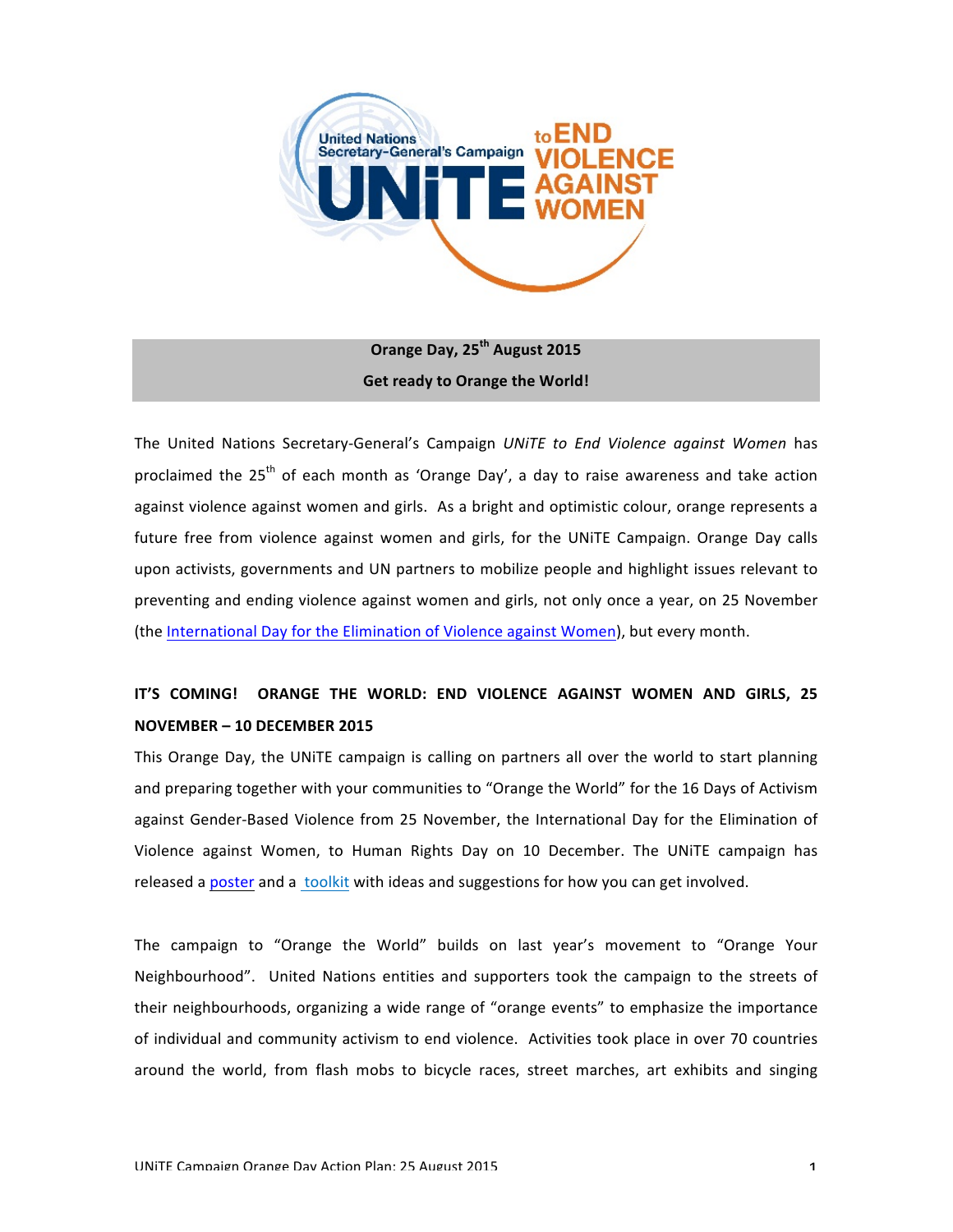competitions. In many countries, the "Orange Your Neighbourhood" campaign provided the opportunity to launch new initiatives and events, and renew commitments:

- As part of the "Orange Your Neighborhood" campaign, UN Women and the International Telecommunications Union in Cameroon launched the first toll-free calling centre for survivors of gender-based violence in Douala during a special Gender Café.
- Jamaica's government and private sectors joined UN Women Jamaica in launching an advocacy campaign around ending sexual violence against girls.
- In the Asia-Pacific region, 600 representatives from Member States, civil society, youth, media and UN agencies congregated in Thailand and signed a pledge to accelerate prevention and response to violence against women and girls.
- "Orange Your Neighbourhood" sparked a global conversation on social media, reaching over 100 million people as political leaders, sports stars and actors took to social media to express their support.
- Major landmarks around the world were lit orange to draw attention to the issue including the Empire State Building, UN Headquarters and large screens in Times Square, the Angel of Independence in Mexico City, the Palace of the President of the Republic of Ecuador, the Torre Futura in San Salvador, the Administration Building of the Panama Canal, and the Sphinx and the Pyramids at Giza in Egypt.

Read more about activities as part of the "Orange Your Neighbourhood" campaign for the 16 Days of Activism against Gender-Based Violence last year.

The UNITE campaign looks forward to leading an even brighter campaign in 2015, engaging new audiences, inspiring commitments, and conversations about 'what works' in efforts to prevent and end violence against women and girls. Start planning and make sure that when UN agencies, NGOs, private sector entities, communities, individuals and others join together to "Orange the World", you and your community add your voice and become a part of the global campaign to end violence against women and girls.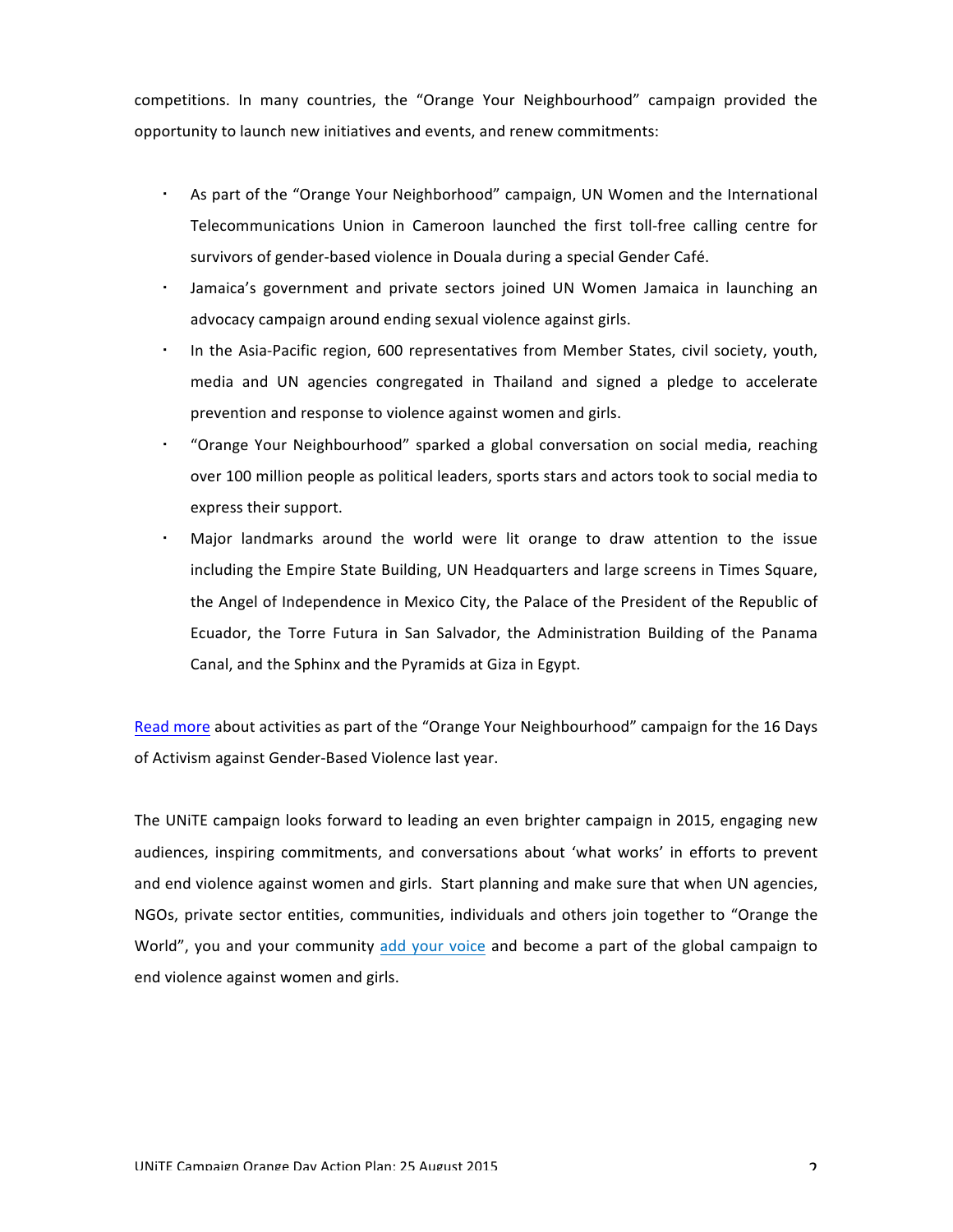#### **ORANGE DAY ACTIVITIES**

- It's time to start planning to turn your building, community, city and region orange for the 16 Days of Activism against Gender-Based Violence! Talk to local council members to ensure that your local landmarks and major icons around the world light up in orange to highlight the issue. Arrange for your organization's branding to turn orange for the 16 Days of Activism, and consider taking out an orange advertisement on a billboard or in a magazine to help spread the message.
- Calling on youth! Last month, your voices were heard all around the world, describing your vision for a future free from violence against women and girls. This month, arrange a planning meeting to discuss how your youth organization, school or club can be a part of the "Orange the World" campaign for the 16 Days of Activism. Whether it's an orange flash mob, digital campaign, sporting event, creative performance or peer discussion, consider how your organization and community can help to "Orange the World" and advocate for a brighter future.
- Let us know what you're planning. Write to UNITE Campaign Coordinator Anna Alaszewski at anna.alaszewski@unwomen.org to tell us about how your community or organization is going to orange your school, university, work place, village, town or city.

## **USEFUL RESOURCES**

The UNITE campaign's poster for Orange Day and the 16 Days of Activism: http://www.un.org/en/women/endviolence/images/OrangetheWorldEN.jpg

The UNITE campaign's toolkit to help with generating ideas and planning: http://www.unwomen.org/~/media/headquarters/attachments/sections/what%20we%20do/ora nge\_the\_world2015\_unite\_toolkit.pdf

Inspiration from last year's "Orange Your Neighbourhood" campaign: https://www.flickr.com/photos/unwomen/sets/72157649322853638/

# **SAMPLE SOCIAL MEDIA MESSAGES**

# **TWITTER**